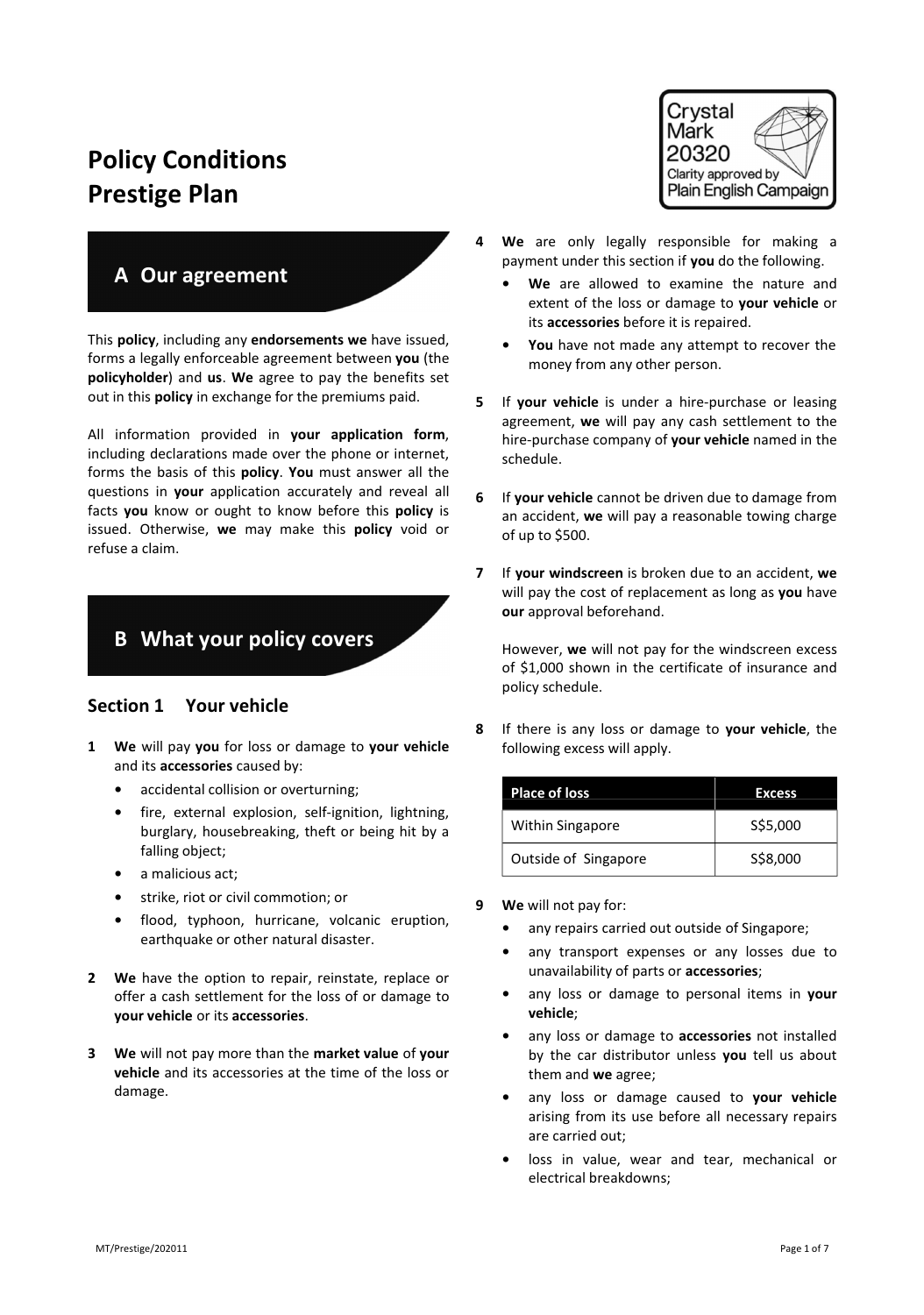- failures or breakages of your vehicle and existing damage that was not caused by or during the accident;
- only damage to tyres or rims unless your vehicle suffers other damage at the same time;
- loss or damage to your vehicle while being transported by sea (including loading and unloading as part of the journey);
- any loss or damage arising from a criminal breach of trust;
- the excess and the Goods and Services Tax (GST) if this applies; and
- any indirect loss whatsoever.

The excess will not apply to any loss or damage to your vehicle caused by fire or theft.

## Section 2 Your legal responsibility to others (third parties)

- 1 We will provide cover for you, your named driver and your passengers against legal responsibility arising from any accident involving your vehicle for:
	- death of or bodily injury to any person; and
	- damage to property up to \$5,000,000 for any one claim or series of claims arising out of any one accident.
- 2 We will pay all costs and expenses paid or agreed to if you have our written permission beforehand under this section.
- 3 We will not pay for:
	- death or bodily injury to any person employed by you or your authorised driver which arises in the course of their employment;
	- death or bodily injury which you or any third party can claim for under the Work Injury Compensation Act; or
	- loss of or damage to your vehicle or any property held in trust or owned by or in the care, custody or control of anyone that we cover under this section.

## Section 3 Your medical expenses

1 We will pay you, your named driver and passenger up to \$1,000 for reasonable medical expenses which you have paid due to an accident involving your vehicle.

## Section 4 Your personal accident benefits

1 We will pay you, your named driver and each of the passengers or the respective personal representative, the amount shown in the scale of compensation for death or bodily injury arising out of an accident involving your vehicle.

| <b>Scale of compensation</b> |                                                                                                                                                                                  |           |  |  |
|------------------------------|----------------------------------------------------------------------------------------------------------------------------------------------------------------------------------|-----------|--|--|
| a                            | Death                                                                                                                                                                            | \$100,000 |  |  |
| b                            | Total and permanent loss of all<br>sight in both eyes                                                                                                                            | \$100,000 |  |  |
| C                            | Total loss, at or above the wrist<br>or ankle, of both hands or both<br>feet or of one hand together<br>with one foot as a result of<br>being severed                            | \$100,000 |  |  |
| P.                           | Total loss at or above the wrist<br>or ankle of one hand or one foot<br>as a result of being severed<br>together with the total and<br>permanent loss of all sight in<br>one eye | \$100,000 |  |  |
| e                            | Total and permanent loss of all<br>sight in one eye                                                                                                                              | \$50,000  |  |  |
| f                            | Total loss at or above the wrist<br>or ankle of one hand or one foot<br>as a result of being severed                                                                             | \$50,000  |  |  |

We will only pay one of a to f above for any one accident. If several injuries are suffered, we will pay for the injury that gives the highest benefit. We will not pay more than \$100,000 during any one period of insurance.

If you have more than one private car policy with us, we will make a payment under one policy only.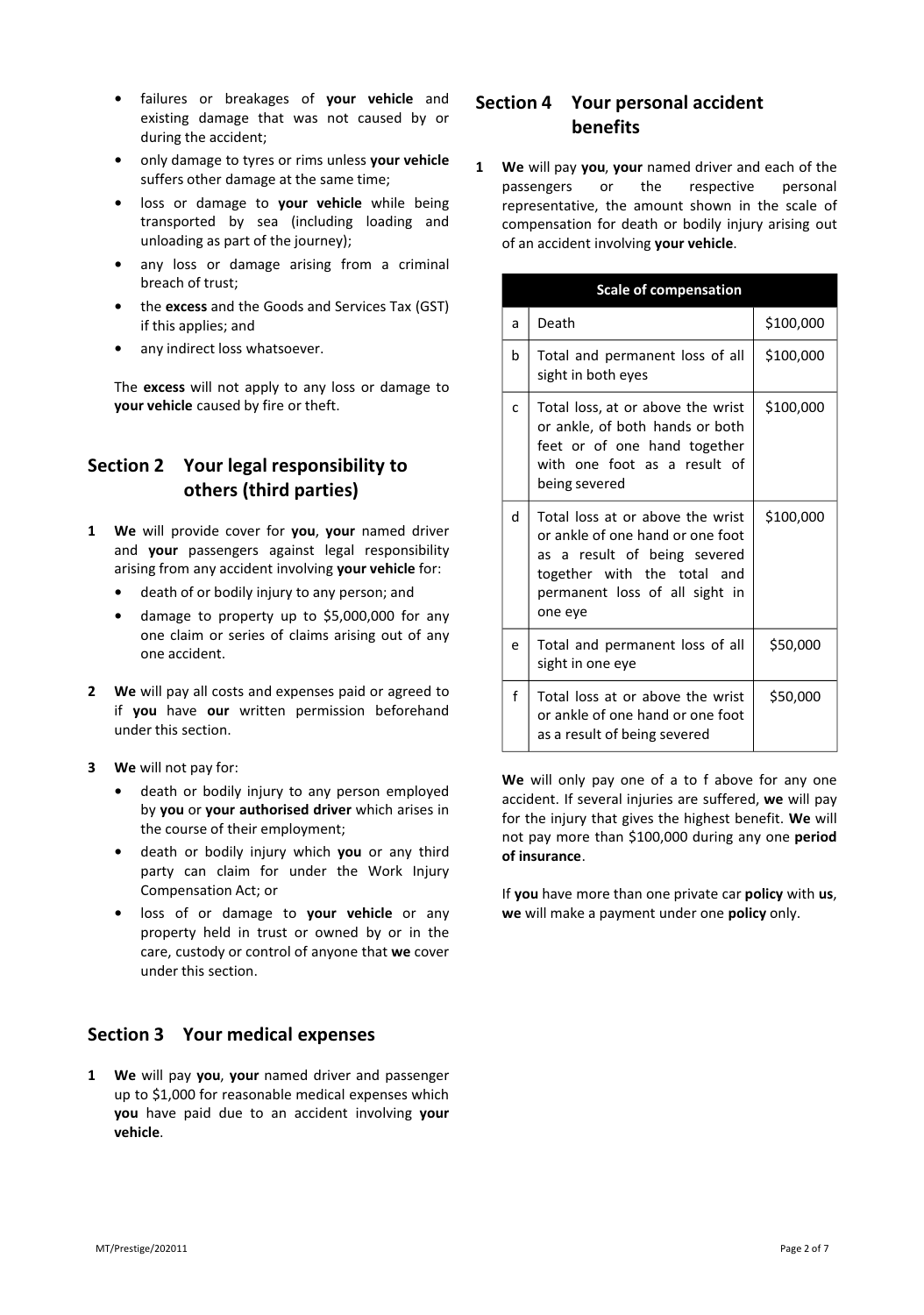# C What is not covered

## General exclusions

## 1 Driving and use

We will not pay for any accident, loss, damage, injury or liability where your vehicle is being used or driven:

- outside the 'limitations as to use' as shown in the certificate of insurance;
- by anyone other than the policyholder or named driver shown in the schedule or certificate of insurance;
- by anyone not allowed to drive in line with the licensing or other laws or regulations to drive;
- by anyone who is trying to hurt themselves or commit suicide;
- by anyone under the influence of alcohol or drugs or medication;
- when it is not registered under the Road Traffic Act (Chapter 276) or when its registration under the Road Traffic Act (Chapter 276) has been cancelled under the relevant conditions; or
- with modifications that have not been approved by the Land Transport Authority in line with the Road Traffic (Motor Vehicles, Registration and Licensing) Rules or by any relevant regulatory authority.

## 2 Seating capacity

We will not pay for any accident, loss, damage, injury or legal responsibility if the number of people (including the driver) in your vehicle at the time of the accident is more than its legal seating capacity.

#### 3 Deliberate actions or failure to act

We will not pay for any accident, loss, damage, injury or liability if the claim is:

- in any way fraudulent;
- deliberately exaggerated;
- supported by false declarations or documents;
- due to loss or damage deliberately caused by you or a person acting with your permission; or
- due to using the vehicle if it breaks any laws, rules or regulations.

#### 4 Liability under a contract

We will not pay for any liability that you have agreed to take on under an agreement, which you would not otherwise have if the agreement did not exist.

## 5 War and civil war risks

We will not pay for any legal responsibility for loss or damage directly or indirectly caused by or as a result of:

- war, invasion or any similar event; or
- riot, mutiny, civil commotion, uprising or rebellion.

#### 6 Terrorism

We will not pay for any legal responsibility for loss or damage directly or indirectly caused by or as a result of any act of terrorism.

This also means loss, damage, cost or expense directly or indirectly caused by, resulting from or in connection with any action taken to control, prevent, suppress or in any way relating to any act of terrorism.

## 7 Nuclear risks

We will not pay for any losses directly or indirectly arising out of, contributed to or caused by, or resulting from or in connection with any act of nuclear, chemical or biological terrorism, even if there is another cause or event which contributes to the loss.

We will not pay for any loss, damage, injury or death caused by or arising from radioactivity or from using any nuclear fuel, material or waste or from it escaping.

## 8 Where judgements are made

The cover under this **policy** will not apply to judgements which are not originally delivered in the Republic of Singapore or received from a court within West Malaysia.



## General conditions

The following conditions apply to any claim made under this **policy**. If you fail to comply with any of these conditions, you may not receive any benefits in respect of that claim.

#### 1 Maintaining your vehicle

You must maintain your vehicle in an efficient and roadworthy condition.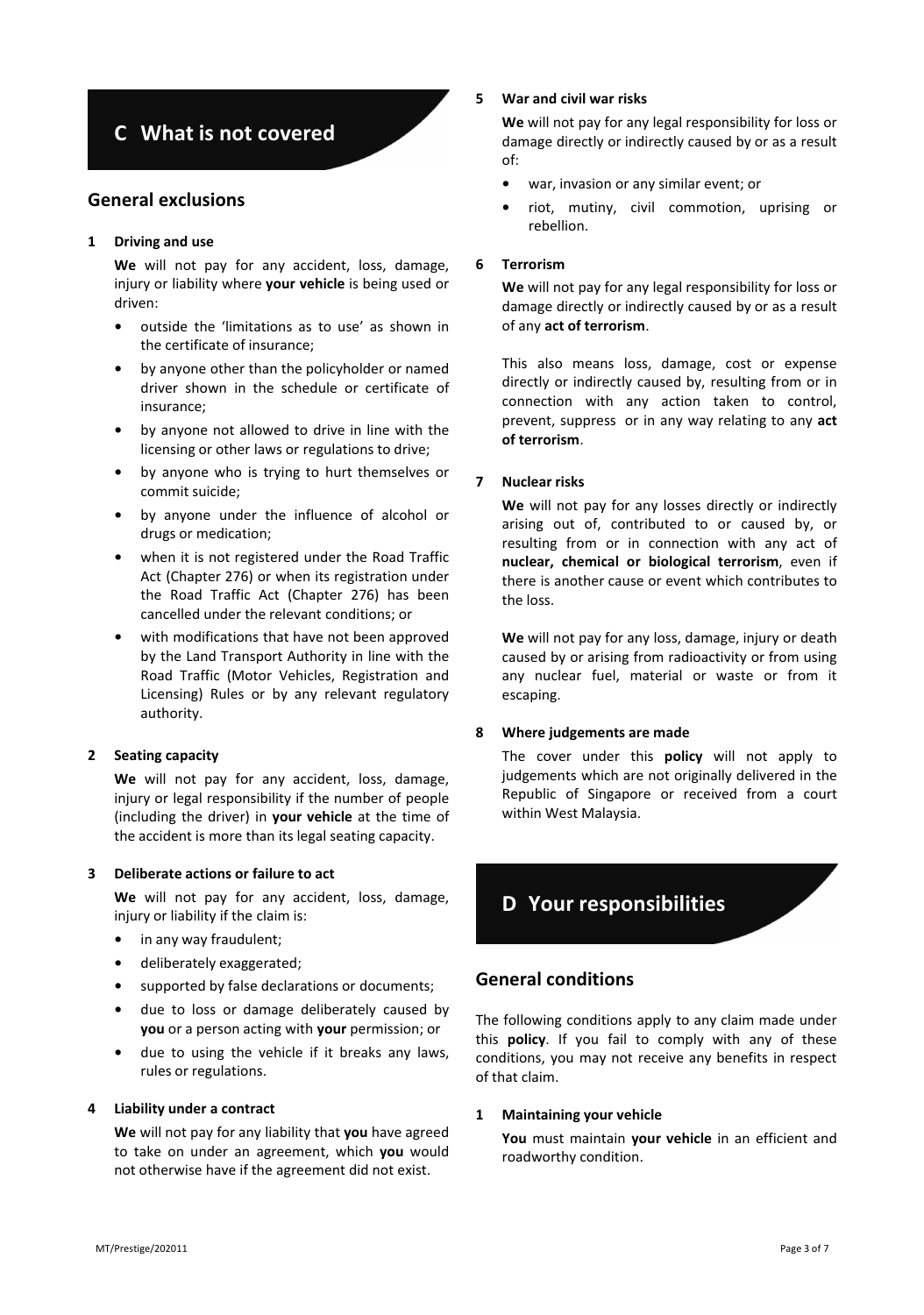## 2 Precautions

You must take all reasonable precautions to reduce or remove the risk of damage, loss or injury.

If **your vehicle** is involved in any accident or breakdown, it must not be left unattended unless you take all necessary and proper precautions to prevent any further loss or damage to your vehicle or to anyone else.

## 3 Reporting an accident

If your vehicle is lost, damaged or involved in an accident, whether or not it would give rise to a claim, you must do the following.

- You must report the accident, loss or damage to us within 24 hours or by the next working day.
- You must make your vehicle available for inspection at an accident reporting centre, whether or not your vehicle has suffered any visible damage and whether or not you plan to claim under this **policy** or claim against any other person.
- You must tell us immediately about any claim by someone else or any writ, summons, offer of composition or notice of any other proceedings vou have received.
- You must not admit legal responsibility or make any offer or payment without our written permission.
- You must report to the police and co-operate with us in convicting the offender in the case of theft or other criminal act that may give rise to a claim under this policy.

## 4 Carrying out legal proceedings

You must:

- give us all information, documents and help we may need from you, your employees, servants or agents including any changes in the contact details; and
- get the full co-operation and help of your named driver and passengers, including interviews and coming to court if we reasonably ask so we can handle the claim.

## We can:

- carry out, defend, settle or otherwise deal with all proceedings relating to any claims, summons, criminal prosecution, inquest or any other inquiries; and
- pursue in your name for our benefit any claim paid by us.

### 5 Prohibited persons

We will end this policy, or not carry out any transaction under this policy such as not pay any benefit, if you are or any relevant person is a prohibited person, and our decision will be final. We will not refund any unutilized premium when this policy is ended.

You will inform us immediately if there is any change in your or any relevant person's identity, status or identity documents.

### 6 Payment before cover warranty

- We (or our intermediary with whom you effected this insurance ("intermediary")) must receive the total premium due on or before the effective date of insurance.
- If the total premium is not paid and received in full by us or the intermediary on or before the effective date of insurance, this **policy** will not be valid and we will not pay any benefits.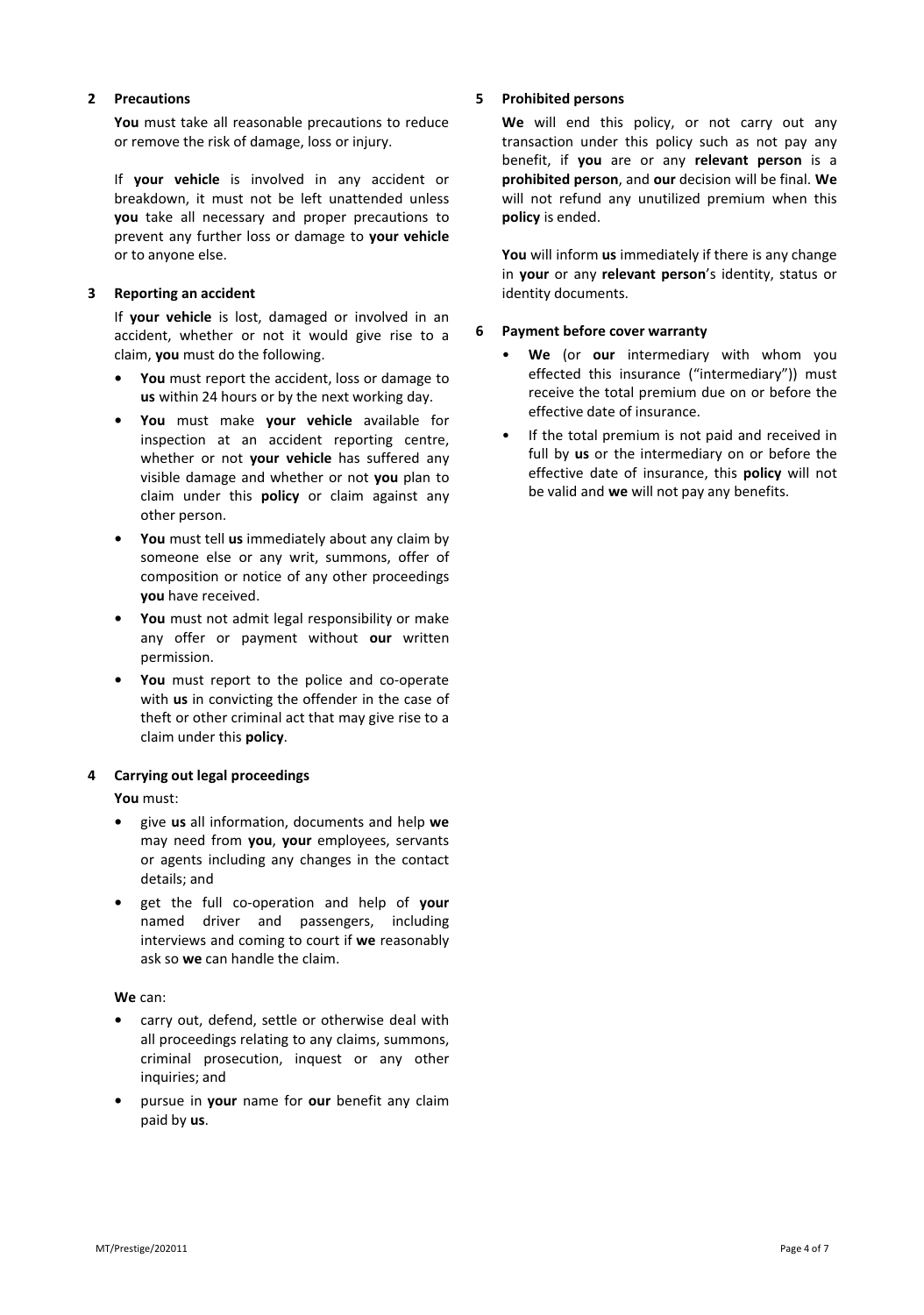# E What you need to be aware of

## General information

## 1 Geographical limits

This **policy** provides cover for any accident, loss, damage, injury or legal responsibility arising within the following geographical areas.

- The Republic of Singapore
- West Malaysia
- Part of Thailand within 80 km from the border of West Malaysia.

## 2 No-claim discount (NCD)

If there is no claim made under this **policy**, we will give you a discount on your premium on the following scale when you renew your policy.

| <b>Number of accident-free years</b> | NCD |
|--------------------------------------|-----|
| One year                             | 10% |
| Two years                            | 20% |
| Three years                          | 30% |
| Four years                           | 40% |
| Five or more years                   | 50% |

If there is a claim made under the policy, we will reduce the discount as follows.

| <b>Current discount</b> | <b>Discount after</b><br>one claim |
|-------------------------|------------------------------------|
| 50%                     | 20%                                |
| 40%                     | 10%                                |
| 30% and under           | በ%                                 |

This reduction does not apply if you make a windscreen claim. You cannot transfer the no-claim discount to anyone else.

However, if you fail to report an accident under clause 3 of the general conditions, we will reduce your NCD by an extra 10% as shown in the following table.

| <b>Existing NCD</b> | After 10%<br>reduction |
|---------------------|------------------------|
| 50%                 | 40%                    |
| 40%                 | 30%                    |
| 30%                 | 20%                    |
| 20%                 | 10%                    |
| 10%                 | 0%                     |

## 3 Pairs and sets

If the damaged item forms part of a set or a pair, the repair or replacement will only apply to the damaged item in that pair or set. For example, if one rim was damaged, we will only pay for the cost of one rim.

## 4 Other insurance

If any other insurance covers the same damage, loss or liability, we will pay only our share of any claim.

## 5 Governing laws

This **policy** is governed by the laws of Singapore and any future changes to those laws.

## 6 Avoiding certain terms and right of recovery

You or your named driver will have to refund us any amount we have to pay under the following agreements.

- Motor Vehicles (Third Party Risks and Compensation) Act (Chapter 189)
- The Agreement between the Minister of Transport of the Government of Malaysia and the Motor Insurers' Bureau of West Malaysia on 15 January 1968
- The Agreement between the Minister of Finance of the Republic of Singapore and the Motor Insurers' Bureau of Singapore on the 22 February 1975
- Any later changes to any of these laws or agreements

This applies if we are not legally responsible under this policy.

## 7 Excluding other people's rights

A person who is not a party to this **policy** will have no right under the Contracts (Right of Third Parties) Act (Chapter 53B) to enforce any of its terms.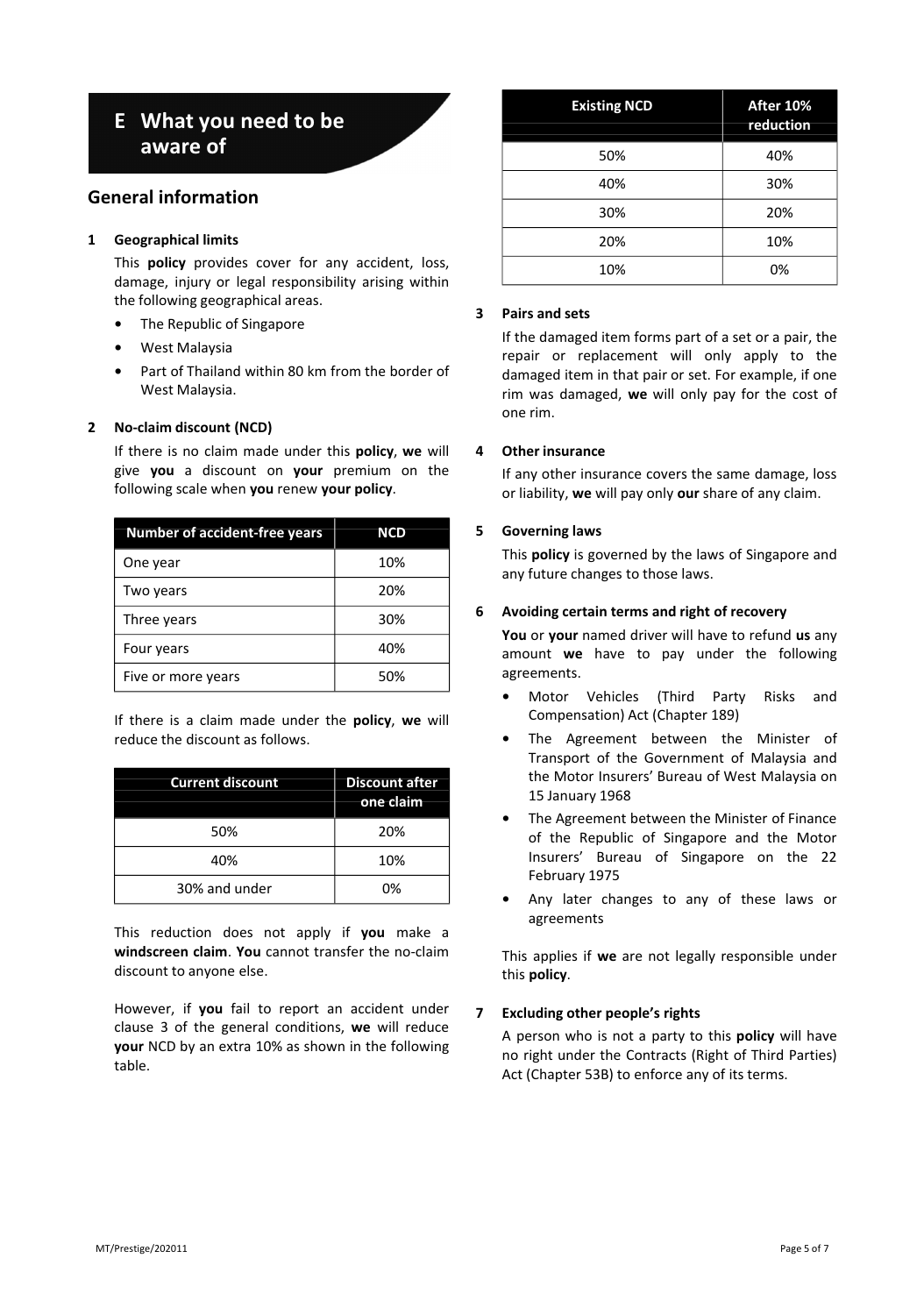#### 8 Dealing with disputes

Any dispute about any matter arising under, out of, or in connection with this policy will be referred to Financial Industry Disputes Resolution Centre Ltd (FIDREC). This applies as long as the dispute can be brought before FIDREC.

If the dispute cannot be referred to or dealt with by FIDREC, it will be referred to and finally resolved by arbitration in Singapore in line with the Arbitration Rules of the Singapore International Arbitration Centre which apply at that point in time.

#### 9 Cancellation

We may cancel this policy by giving you seven days' notice at your last-known address. You may also cancel this **policy** by contacting us in writing or by phone. We will work out any refund of premium as follows.



If you take up another insurance policy with us within 90 days from the effective date this policy is cancelled, the following apply.



However, you will not receive any refund of premium if:

- any claim has been made or has arisen under this policy;
- we have paid one or more claims under or in connection with this policy; or
- your premium refund is less than \$5.

If your policy is cancelled before or after the effective date of insurance, we will charge a minimum premium of \$26.75 (after GST).

# F Definitions

Any word or expression which has a specific meaning will have the same meaning wherever it appears in the policy documents.

Accessories refers to all audio, video and other standard equipment fitted into your vehicle by the manufacturer or distributor at the time your vehicle was originally bought. These standard fittings are covered under this policy. We will not cover any future additions unless you tell us about them and we agree. There may be an extra premium to be paid for these accessories.

Act of terrorism refers to an act (which may or may not involve using force or violence) by any person or group, committed for political, religious, ideological or similar purposes, with the aim of influencing any government or to put the public, or any section of the public, in fear.

Application form refers to the filled-in application form signed by you for a private car insurance policy.

Biological agent refers to any pathogenic (disease producing) micro-organism or biologically produced poison including genetically modified and chemically synthesized toxins which cause illness or death in humans, animals or plants.

Chemical agent refers to any compound which, when suitably passed into the atmosphere, produces damaging or lethal effects on people, animals, plants or property.

Endorsement refers to a clause under which we may change the cover we provide. The endorsement which applies to your policy is shown in the schedule or the certificate of insurance.

Excess refers to the amount shown in the schedule or certificate of insurance which you must pay for every accident.

Market value refers to the cost of replacing your vehicle with one of the same make and model, of similar condition and age as currently available immediately before the date of the loss or accident.

Named driver refers to the drivers named in the schedule or certificate of insurance who will have the same excess as you.

Nuclear, chemical or biological terrorism refers to using any nuclear weapon or device or releasing any solid, liquid or gas chemical agent or biological agent in an act of terrorism.

Period of insurance refers to the period of insurance which your vehicle is insured under this policy as shown in the schedule or certificate of insurance.

Policy refers to this policy, your application form, your declarations, the schedule, the certificate of insurance and any endorsements we have issued under this policy.